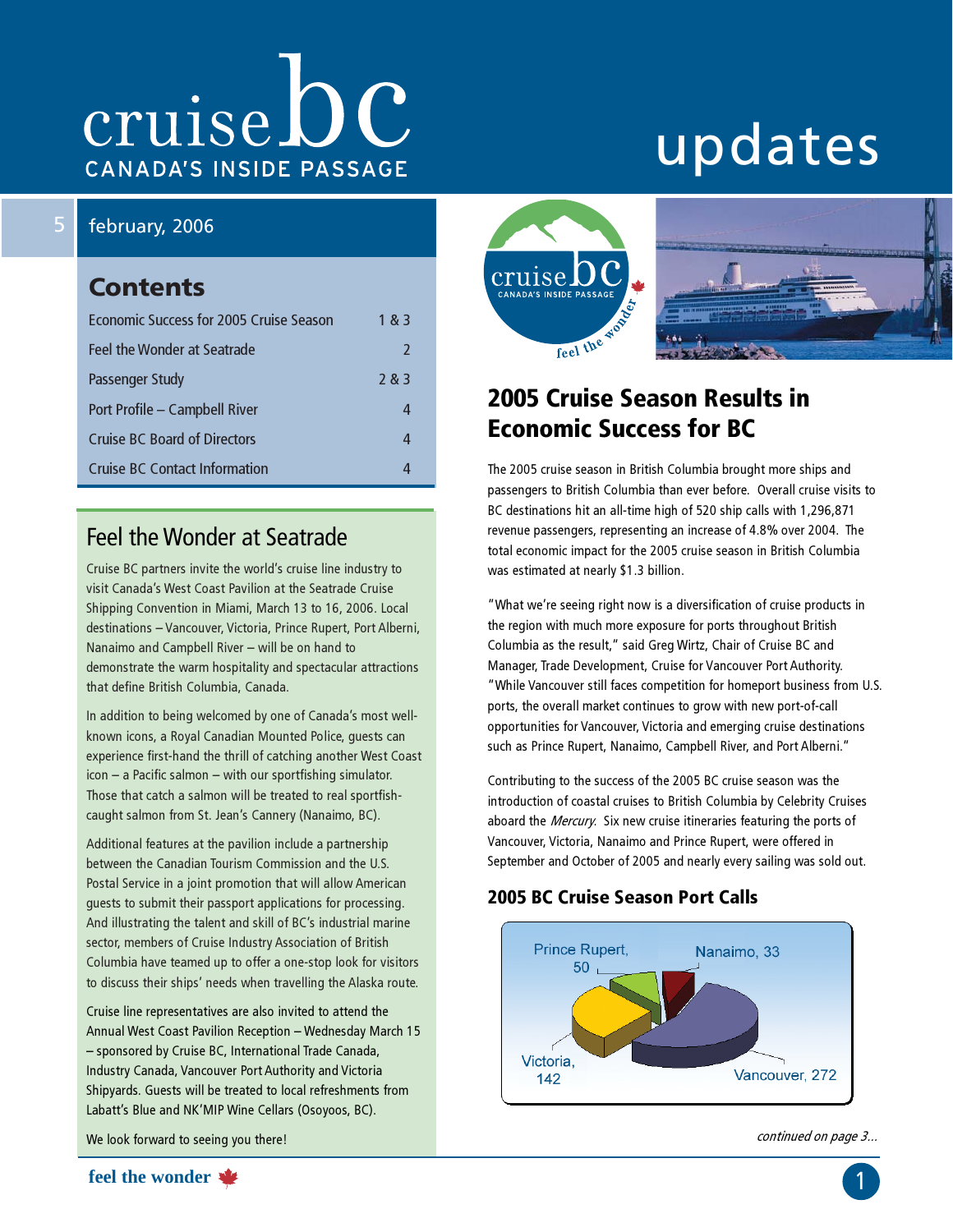

# The Wei Wai-Kum Cruise Ship Portal



Artist's rendering of the new dock at Campbell River. For full details, see the last page.

#### 2005 BC Cruises Highly Rated by Passengers

In the Fall of 2005, Cruise BC commissioned a passenger survey that indicates a high level of satisfaction among passengers cruising through BC's Inside Passage. The study, conducted by Klugherz & Associates, interviewed passengers aboard the Celebrity Cruises vessel Mercury following their cruises to BC and visits to various ports in the Province. The ports included in these itineraries were Vancouver, Victoria, Nanaimo and Prince Rupert. Results showed:

- Over 90% of the passengers rated their overall British Columbia cruise experience as a "4" or "5" on a scale of 1 to 5 (with 1 as poor and 5 as excellent).
- Passenger experience compared their expectations was also rated well, with 78% of the respondents indicating that the cruise exceeded their expectations. Another 19% said that the cruise met their expectations.
- Three-quarters (75%) of the passengers indicated that the BC cruise was a good or excellent value compared to other destinations.
- Visiting sights and attractions was a top passenger activity in all the ports on the itineraries. Shopping, visiting parks and historic sites, dining out, and outdoor activities were also popular activities.

Passengers were asked to comment on what were their most memorable experiences in the ports of call. Many comments mentioned the beauty and cleanliness of the towns and cities of BC,

the friendliness of the people, and the sights and attractions that were visited during port calls as the most memorable aspects of their trips.

Other study findings:

- In all ports, the majority of passengers rated their port experiences as "good" or "excellent."
- BC cruises attracted a largely West Coast U.S. market that was highly educated and affluent. Nearly two-thirds (63%) of respondents reported having graduated from college/university or graduate school. Household income levels averaged nearly \$80,000USD.

# 2005 BC Cruise Passenger Ratings



continued next page...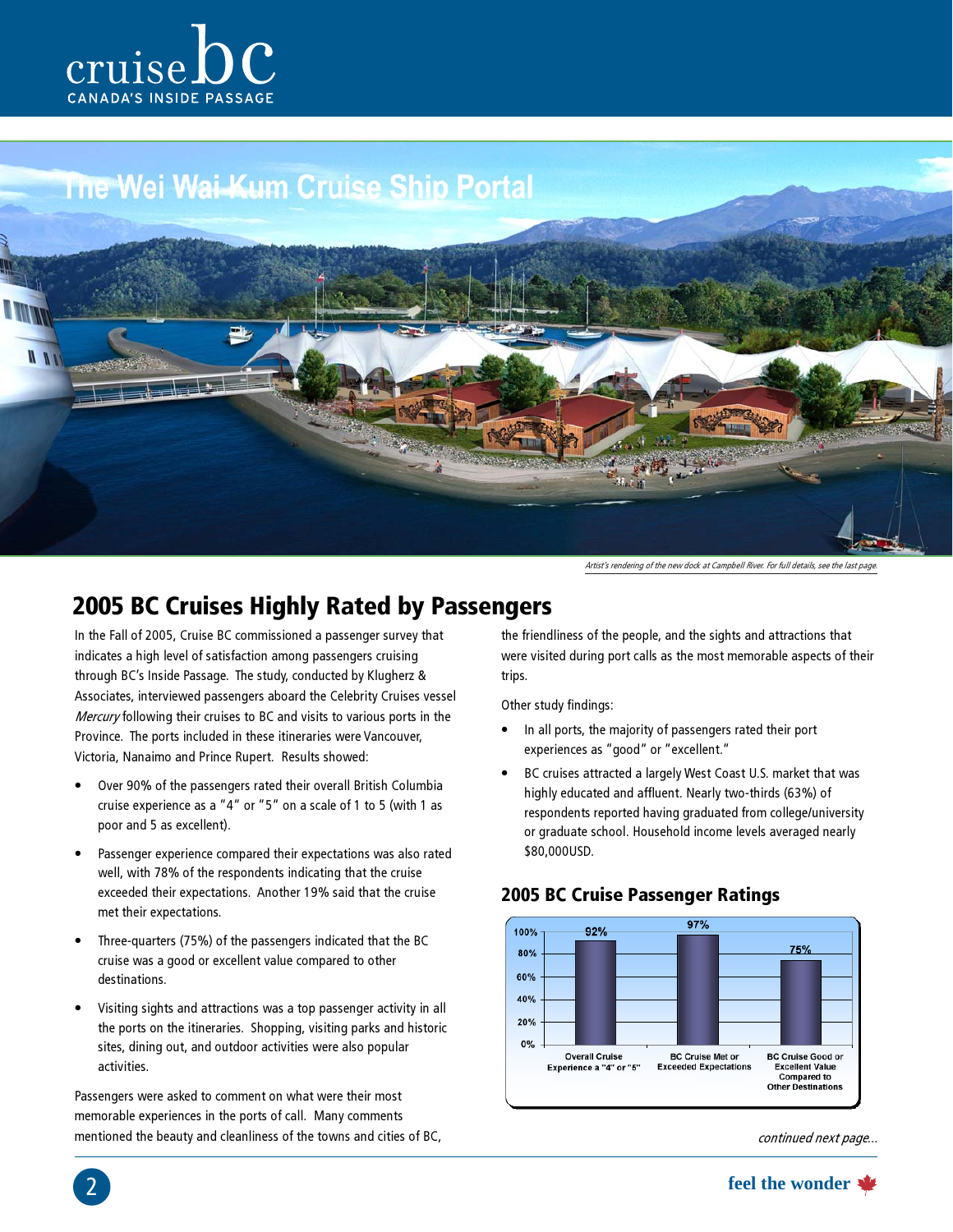

#### Passenger Survey (Cont'd) **Economic Success** (Cont'd)

- A large percentage of the market was experienced cruisers; 78% had taken one or more cruises in the past.
- There was a high level of interest (73%) in returning to BC among the respondents.
- BC cruise ports offer distinct and different experiences from one another. Each port community has unique characteristics that provide diverse opportunities for cruise passengers.
- The majority of respondents had some familiarity with Aboriginal tourism in BC and four in ten had interest in experiencing Aboriginal culture while on a cruise.

"Passengers clearly enjoyed their visit to BC communities and provided insight into their favourite activities including shopping and sightseeing, as well as more active excursions like whale watching and kayaking. This research will be used to help us continue to develop Canada's Inside Passage with BC ports becoming cruise destinations in their own right rather than as a stop-over to Alaska," said Greg Wirtz, chair of Cruise BC and Manager, Trade Development, Cruise for Vancouver Port Authority.

As a result of the success of the 2005 season and positive passenger feedback, Celebrity Cruises again will offer cruises to British Columbia's coastal region again in 2006. A total of eight cruises are scheduled for September and October.

#### Back by Popular Demand

Celebrity Cruises knows a good thing when they see it. Three and four-night cruises in the Pacific Northwest were very popular last year and will again be available beginning September 15, 2006. With eight departure dates to choose from in September and October, passengers will get an opportunity to experience a spectacular west coast fall season in destinations such as Victoria, Vancouver, Campbell River, Nanaimo and Prince Rupert.

For more information, visit www.celebrity.com.

Economic benefits from the growing cruise business were felt all along the BC coast. In 2005, Cruise BC commissioned BREA, Business Research and Economic Advisors, to create a cruise sector economic impact model for Cruise BC. This model was designed to develop estimates of the direct and indirect economic impacts in the Province of British Columbia generated by cruises originating or calling at BC ports. For the first time, economic impacts of the cruise sector in the Province can be tracked on an annual basis.

Since 2003, ship visits to BC have increased by 10%, passenger visits have increased by 15% and total economic impact has increased by 3%. This upward trend has been felt in newer cruise destinations, such as Nanaimo and Prince Rupert, communities in the early years of cruise industry development. Victoria and Vancouver, both more experienced cruise destinations, are also reaping the economic rewards of their efforts to maintain and build the cruise business.

#### Cruise Economic Impacts in BC

|                                | 2003           | 2005           |
|--------------------------------|----------------|----------------|
| Total Ship Visits (port calls) | 472            | 520            |
| Total Passengers               | 1.129.633      | 1,296,871      |
| Total Economic Impact          | \$1.25 billion | \$1.29 billion |

 The economic benefits to British Columbia and its communities are generated from passenger, crew, and cruise line spending. A cruise ship port call can generate up to \$200,000 in spending and even higher per call for home ports, such as Vancouver. This spending occurs in a wide variety of economic sectors, such as retail, manufacturing, transportation, professional services, construction, and ship building and repair. The result of the spending creates employment, wages, and taxes in British Columbia and the port communities.

With other communities, such as Port Alberni and Campbell River, developing their cruise capabilities, BC's overall cruise capacity will continue to grow, providing the opportunity for the economic benefits to expand even further in British Columbia.